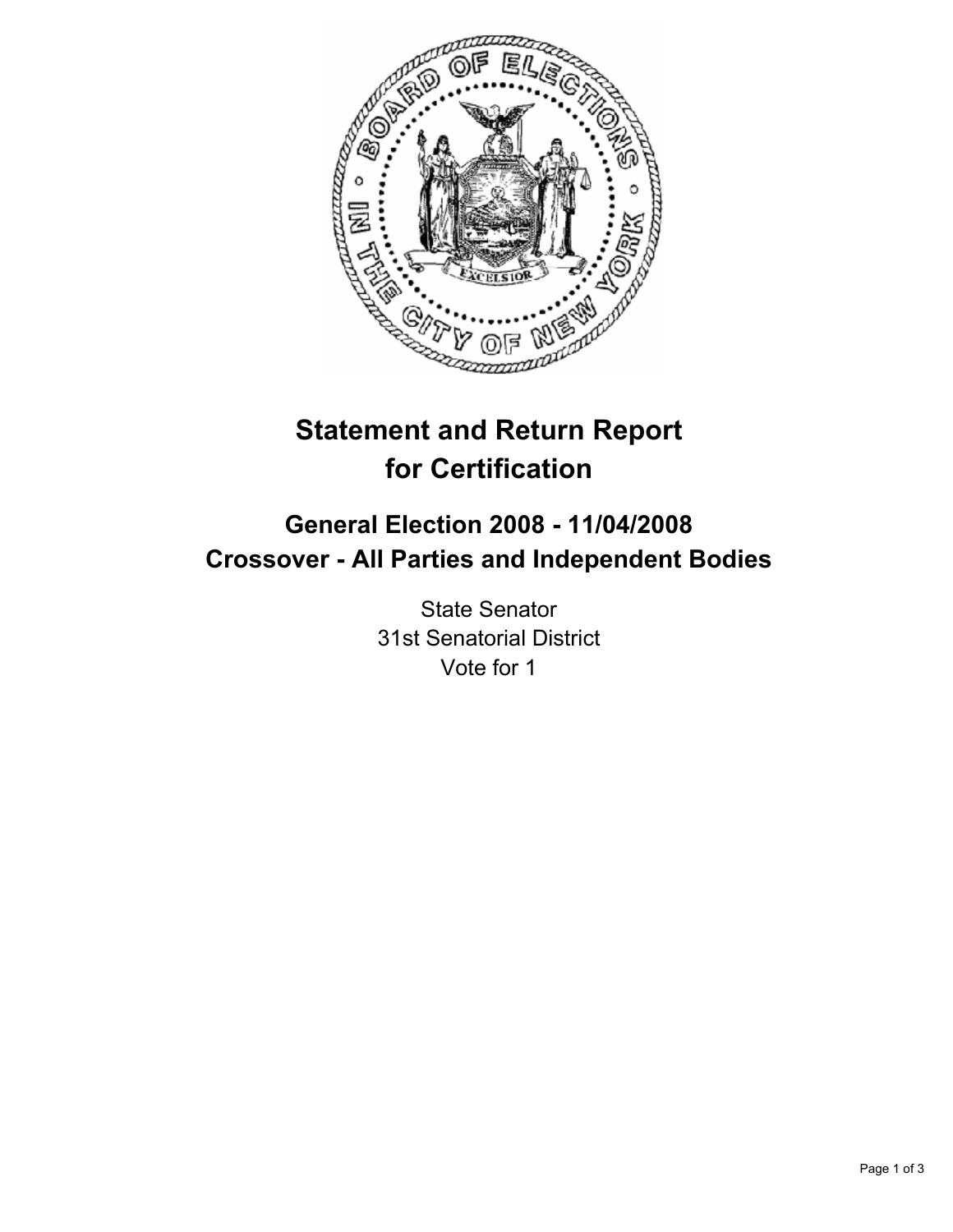

## **New York County**

| <b>PUBLIC COUNTER</b>                 | 94,484  |
|---------------------------------------|---------|
| <b>EMERGENCY</b>                      | 781     |
| ABSENTEE/MILITARY                     | 3,327   |
| <b>AFFIDAVIT</b>                      | 4,161   |
| <b>Total Ballots</b>                  | 104,536 |
| ERIC SCHNEIDERMAN (DEMOCRATIC)        | 67,557  |
| <b>MARTIN CHICON (REPUBLICAN)</b>     | 6,830   |
| STEPHEN BRADIAN (CONSERVATIVE)        | 474     |
| ERIC SCHNEIDERMAN (WORKING FAMILIES)  | 3,437   |
| ARIEL KLEIN (WRITE-IN)                |         |
| DECOLONIZE PUERTO RICO NOW (WRITE-IN) |         |
| <b>JULIA WILLIEBRAND (WRITE-IN)</b>   |         |
| LIZ KRUEGER (WRITE-IN)                |         |
| <b>Total Votes</b>                    | 78,302  |
| Unrecorded                            | 26,234  |

### **Bronx County**

| <b>PUBLIC COUNTER</b>                | 12,018 |
|--------------------------------------|--------|
| <b>EMERGENCY</b>                     | 142    |
| ABSENTEE/MILITARY                    | 710    |
| AFFIDAVIT                            | 364    |
| <b>Total Ballots</b>                 | 13,456 |
| ERIC SCHNEIDERMAN (DEMOCRATIC)       | 9,398  |
| <b>MARTIN CHICON (REPUBLICAN)</b>    | 1,516  |
| STEPHEN BRADIAN (CONSERVATIVE)       | 188    |
| ERIC SCHNEIDERMAN (WORKING FAMILIES) | 419    |
| SANDRA LERNER (WRITE-IN)             |        |
| <b>Total Votes</b>                   | 11,522 |
| Unrecorded                           | 1.934  |